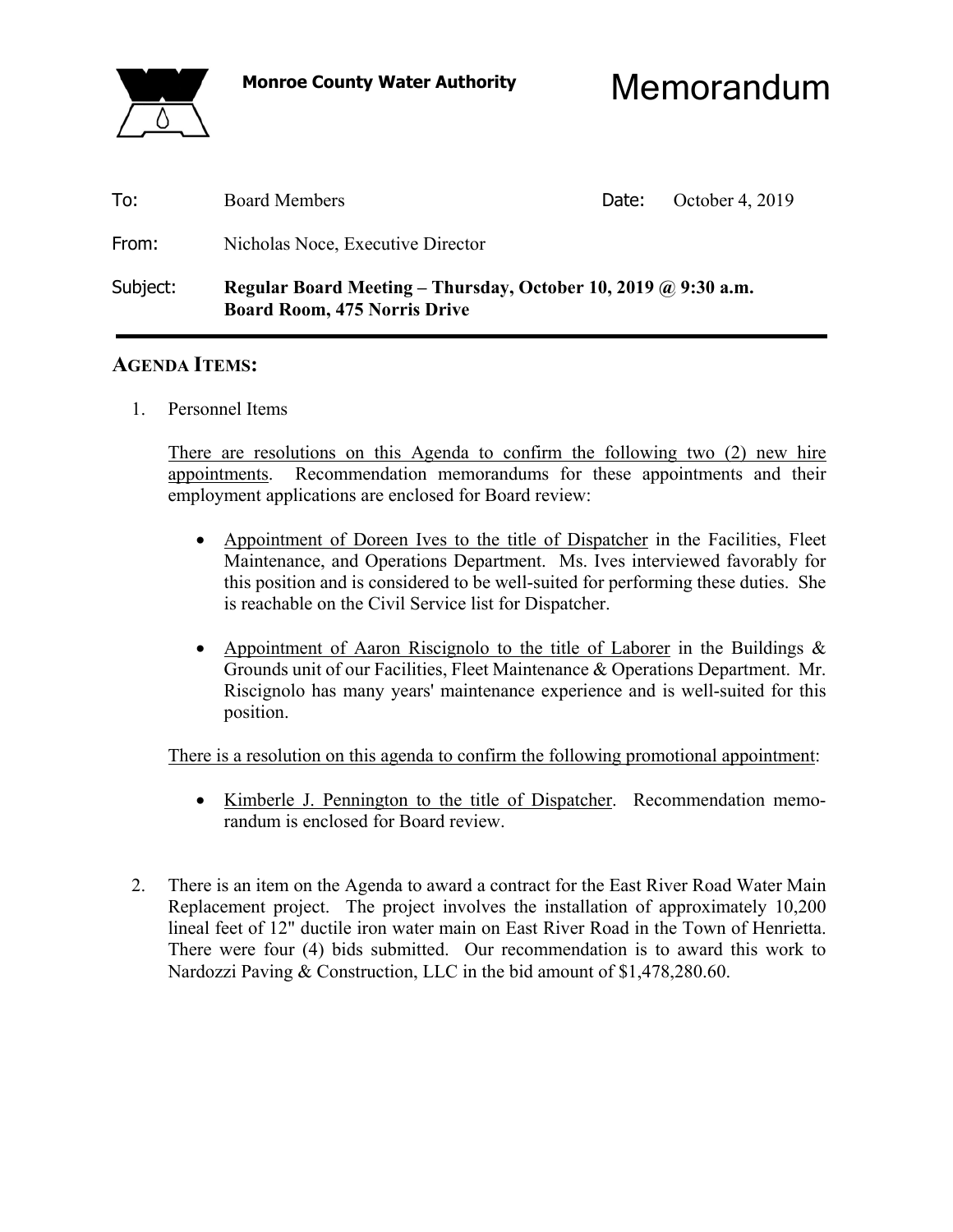

- 3. There is an item on the Agenda authorizing an Agreement with NYSDOT for their roundabout project on Route 96 at Lynaugh Road in the Town of Victor. This project includes the relocation of approximately 720 feet of 8" ductile iron water main, hydrant, and valves to accommodate the NYSDOT work. This work will be incorporated into the NYSDOT's contract and will be completed at no expense to the Water Authority.
- 4. There is an item on the Agenda authorizing an Agreement with NYSDOT for their project on Route 104 (W. Ridge Road) from Route 259 (Union Street) to Route 261 (Manitou Road) in the Towns of Parma and Greece. The NYSDOT's work will include the adjustment of approximately sixteen (16) water valve boxes to accommodate their work. There will be no cost to the Water Authority.
- 5. There is an item on the Agenda to authorize a change order to the purchase of an Uninterruptible Power System (UPS) from Hi-Tec Computer Power, Inc., to include the additional purchase of a stand-alone, wall-mounted maintenance bypass switch, which will facilitate future maintenance of the UPS. This bypass switch was not included in the original UPS bid documents. The change order is for an estimated amount of \$1,350, which is approximately 8 percent of the original contract value of \$16,436.90.